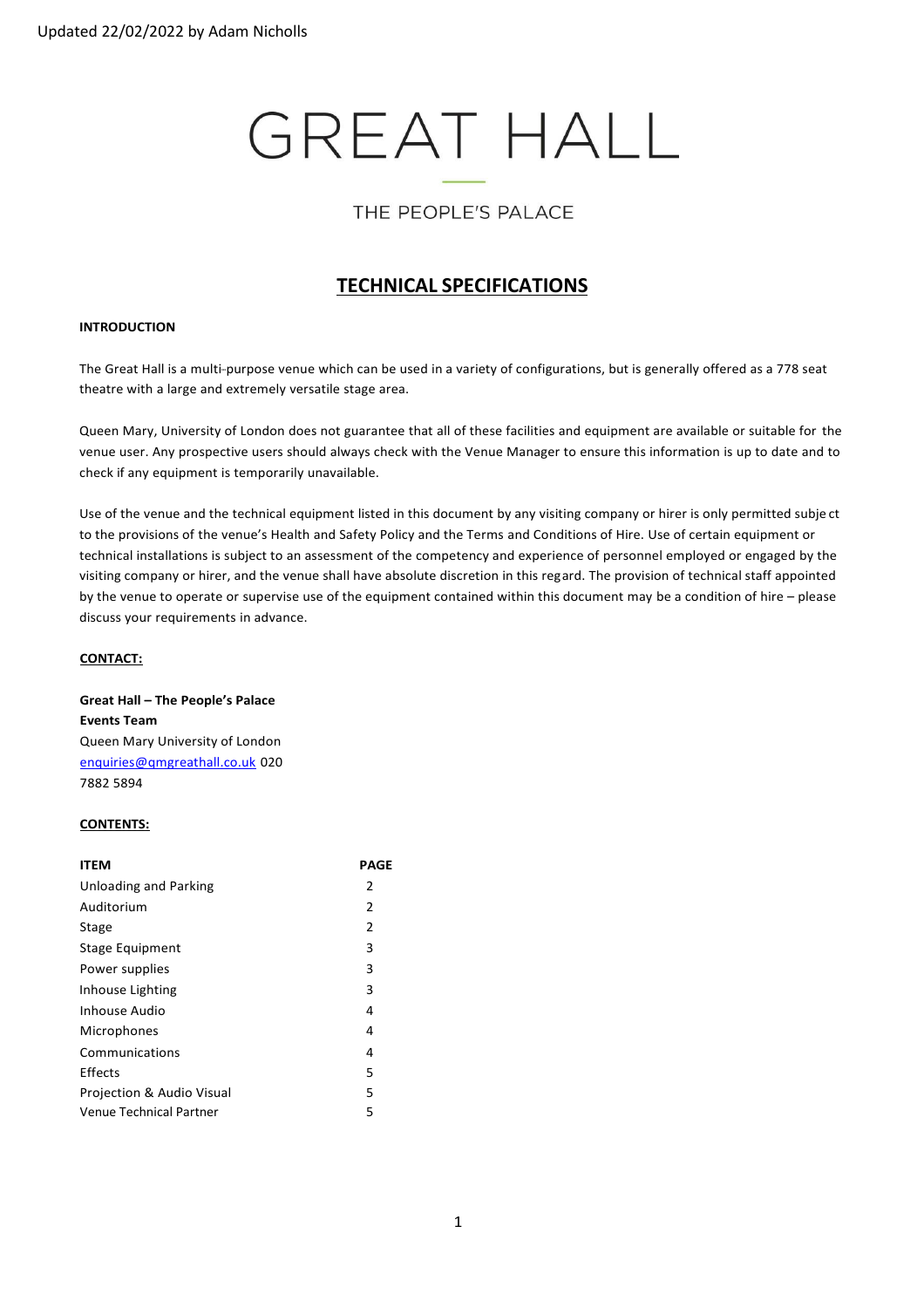#### **UNLOADING AND PARKING**

#### **Load-in**

Vehicles (up to 19t rigid body trucks – NO ARCTICS) can enter the driveway from Mile End Road. Driveway entrance can be identified by a large clock-tower opposite a branch of Sainsbury's Local. Postcode of entrance is E1 4NS (Building number 327, Mile End Road).

Vehicles can then be unloaded to ground level and equipment taken through the People's Palace main entrance, through the foyer and into the ground floor of the Great Hall. Entire route is flat-roll and the smallest door-way along the route is 2.0m (h) by 1.8m (w). The Length of the route from unloading area to the ground floor area in front of the stage is approx. 150m and a 4m temporary ramp is available for equipment to get onto the stage.

Once unloaded, vehicles must be moved to the Queen Mary Staff Car Park at the rear of campus, if remaining on site – parking permit will be issued on the day. We regret that no parking is available in close proximity of the venue – a limited number of parking spaces can be offered in the Queen Mary Staff Car Park by prior arrangement.

**PLEASE NOTE:** Loading/Unloading via the foyer can only be undertaken when audiences are not in the building.

# **AUDITORIUM**

#### **Capacities:**

Maximum capacity (Standing Ground Floor + Seated Balcony): **962** Standing Ground Floor: **550** Seated Balcony: **412** Maximum seated capacity: **778** (Ground floor retractable seating: 366, Balcony seating: 412)

# **STAGE**

| Proscenium                          |                                                                               |
|-------------------------------------|-------------------------------------------------------------------------------|
| Proscenium Width                    | 14.0m                                                                         |
| Proscenium Height:                  | 6.7 <sub>m</sub>                                                              |
| Stage area:                         |                                                                               |
| Iron to rear wall:                  | 9.5 <sub>m</sub>                                                              |
| Iron to front of stage (apron):     | 3.5 <sub>m</sub>                                                              |
| Front of stage apron to rear wall:  | 13.0m                                                                         |
| Maximum performance area:           | $14.0m(w) \times 13.0m(d)$                                                    |
| Stage height from auditorium floor: | 1.3 <sub>m</sub>                                                              |
| Stage rake:                         | Unraked                                                                       |
| Wings:                              | SL: $3.3m(w) \times 7.6m(d)$ (note area is also used to store a grand piano). |
|                                     | $SR: 1.9m(w) \times 9m(d)$                                                    |

Access from the dressing rooms is via double doors located USL and DSR.

Fixed steps to the stage from the auditorium floor are located each side of the apron (8 steps, 1.8m wide with single handrail fixed to auditorium wall).

Stage surface is non-sprung black painted wooden boards, except for the orchestra pit cover which is Steel Deck panels with black laminate finish to match the main stage. Stage generally cannot be painted for short running productions, but fixings/screws are permitted in certain areas if discussed in advance.

The front edge of the stage apron can be fitted with removable guard rails by prior arrangement.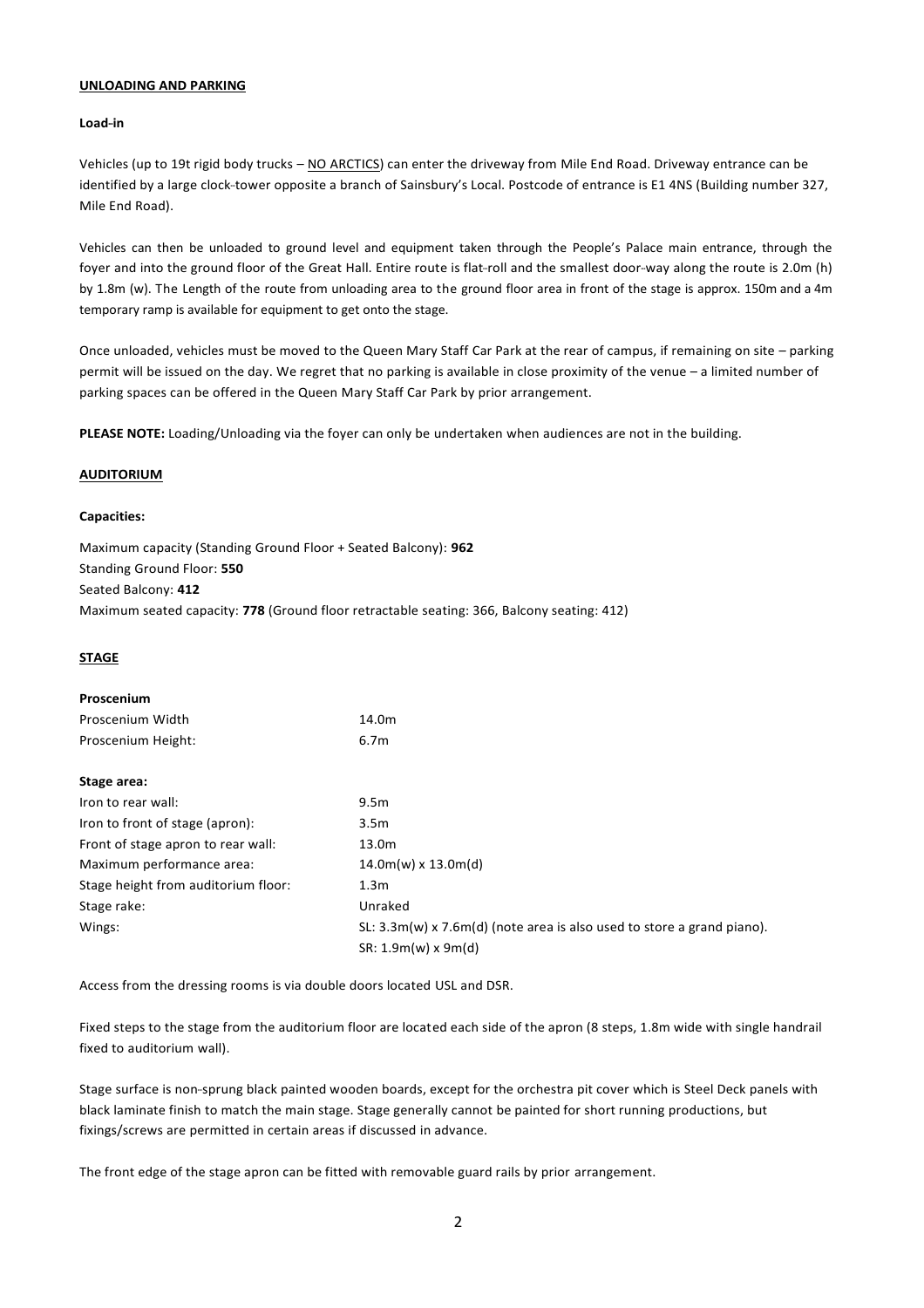# **STAGE EQUIPMENT**

# **Soft Goods:**

| 3 pairs of black wool serge legs: | $3.0m \times 7.5m$ drop | (rigged on bars $6, 12$ and $21$ ) |
|-----------------------------------|-------------------------|------------------------------------|
| 3 black wool serge borders:       | 17.0m x 4.5m drop       | (rigged on bars 11, 19, 25)        |
| 1 black wool serge rear black:    | 17.0m x 7.5m drop       | (rigged on bar 30)                 |

These are permanently rigged a hang plot can be provided on request.

#### **TEMPORARY POWER SUPPLIES**

# **DSL Wings:** 4 x 125A 3PN CEE Form 1 x 32A 3PN CEE Form 4 x 13A Sockets

**USR Wings:** 1 x 125A 3PN CEE Form 1 x 63A 1PN CEE Form (designated for temporary sound) 4 x 13A Sockets

# **Projection Room:**

1 x 63A 3PN CEE Form 2 x 32A 3PN CEE Form 2 x 16A 1PN CEE Form

**IMPORTANT NOTE: The incoming stage supply (MCCB TH3 board) is fed via 160A fuses. This represents the total available electrical supply across all temporary outlets on stage and total load must not exceed this.**

# **INHOUSE LIGHTING**

**Lighting Console:** Avolites Tiger Touch Pro (running Titan software version 8.0)

#### **HOUSE LIGHTING**

The venue has a comprehensive inhouse lighting system. This includes a

- Front wash from the projection box. Including a handful of specials.
- Side lighting from perch positions. SL and SR
- Full overhead static colour wash
- A mixture of moving heads overhead, including spots and beams
- FOH Truss 4x moving heads that are programmable to spots on stage.
- The venue has a pair of water based haze machines that can be used, this will need to be arranged prior to your arrival.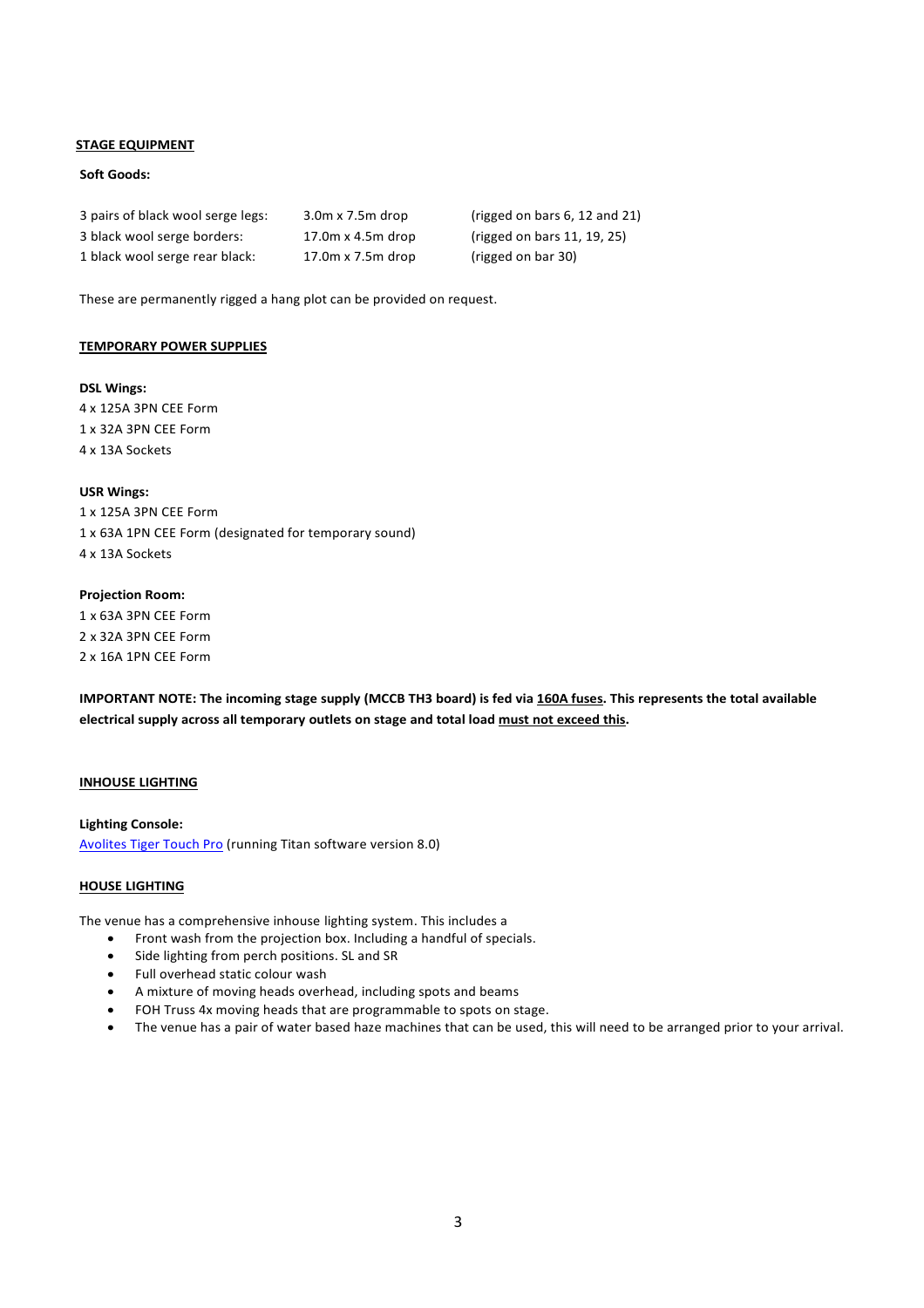# **INHOUSE AUDIO**

# **Main FOH System:**

EM Acoustics HALO Compact Line Array - <http://www.emacoustics.co.uk/halo->compact

Main L&R hangs flown from FOH Truss --- each hang comprises: 1 x EM Acoustics HALO-CS Flyable Subwoofer (600w RMS, 1200w Program) 12 x EM Acoustic HALO-Compact Line Array Element (325w RMS, 650w Program)

Centre Fill (flown from centre of FOH Truss):

1 x EM Acoustics MSE-159 Wide Dispersion (750w RMS, 1500w Program) 1 x EM Acoustics MSE-159 Narrow Dispersion (750w RMS, 1500w Program)

Front Fills (mounted on front lip of stage apron): 4 x EM Acoustics i2 (200w RMS, 400w Program)

Sub Bass (deployed on-stage if desired): 4 x EM Acoustics EMS-215 (800w RMS, 1600w Program)

# **FOH Amplification & Processing:**

3 x EM Acoustics/MC2 Audio AQ-10 4-channel power amplifier 1 x EM Acoustics/MC2 Audio AQ-3 4-channel power amplifier 1 x EM Acoustics/MC2 Audio AD-9 2-channel power amplifier (sub bass)

# **Foldback:**

4 x EM Acoustics EMS 81X full range quasi-trapezoid enclosure (250w RMS, 500w Program) 1 x EM Acoustics/MC2 Audio AQ-3 4-channel power amplifier

# **FOH Mixing:**

DiGiCo SD9 Digital Mixing Console --- <http://www.digico.biz/docs/products/SD9.shtml> (located at control position at rear of balcony) This includes 2 DiGiCo D-Racks each with 32 inputs and up to 16 outputs. Normally located in the SL Wing and below the front of the stage.

# **Microphones:**

The House does not hold any microphones or band equipment.

# **COMMUNICATIONS**

#### **Intercom:**

Single channel wired ring intercom circuit with connection points at control booth, numerous on-stage locations, FOH foyer locations, orchestra pit, projection room, dimmer/amp room and left/right auditorium boxes via a 3pin XLR.

4x Tecpro Single Channel beltpack 4x Tecpro Single Muff Headsets